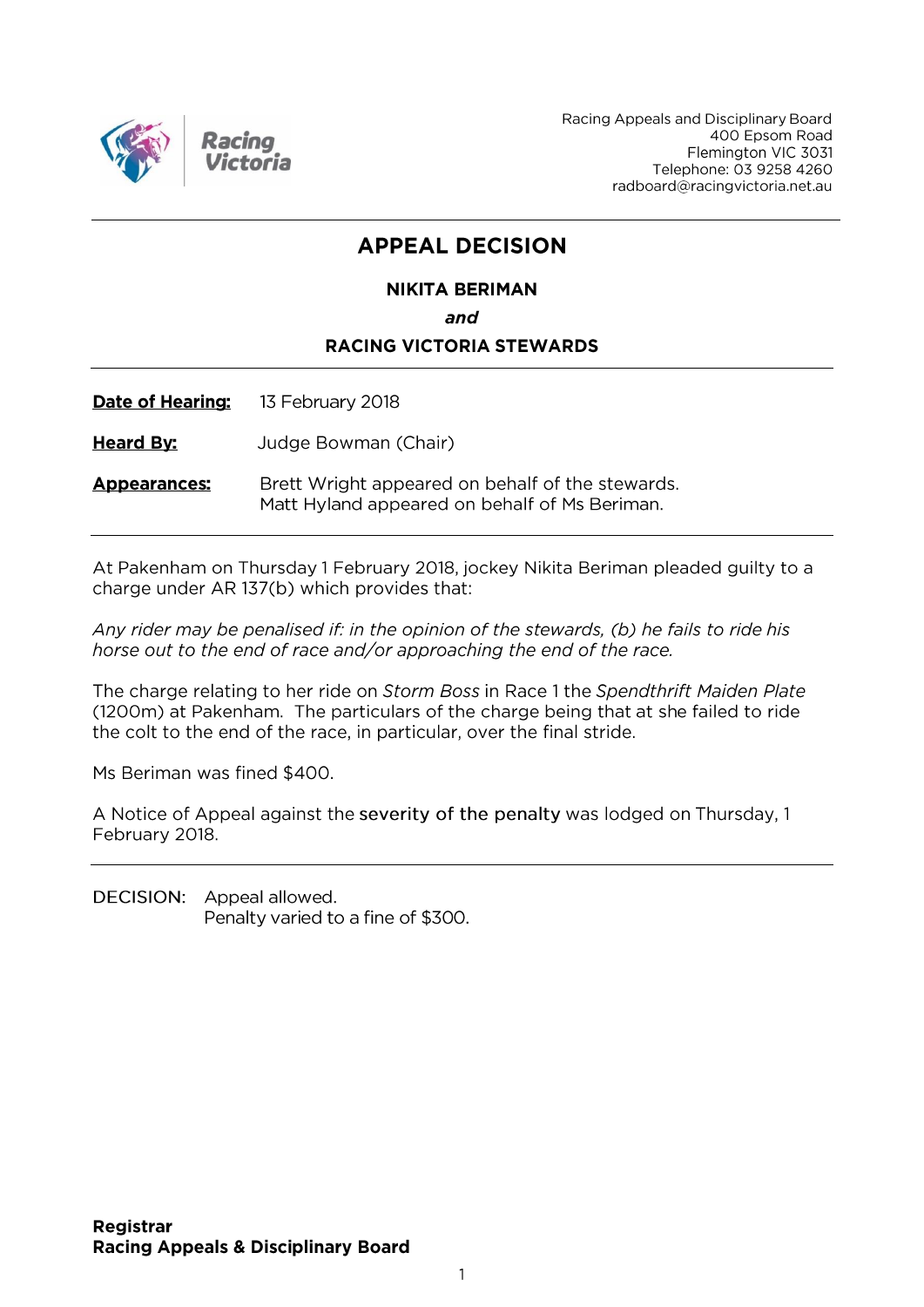# **TRANSCRIPT OF PROCEEDINGS**

#### **RACING APPEALS AND DISCIPLINARY BOARD**

\_\_\_\_\_\_\_\_\_\_\_\_\_\_\_\_\_\_\_\_\_\_\_\_\_\_\_\_\_\_\_\_\_\_\_\_\_\_\_\_\_\_\_\_\_\_\_\_\_\_\_\_\_\_\_\_\_\_\_\_\_\_\_

**HIS HONOUR JUDGE J. BOWMAN, Chairman**

**EXTRACT OF PROCEEDINGS**

**DECISION**

#### **NIKITA BERIMAN**

**and** 

#### **RACING VICTORIA STEWARDS**

### **RACING VICTORIA CENTRE, FLEMINGTON**

#### **TUESDAY, 13 FEBRUARY 2018**

MR B. WRIGHT appeared on behalf of the RVL Stewards

MR M. HYLAND appeared on behalf of Ms N. Beriman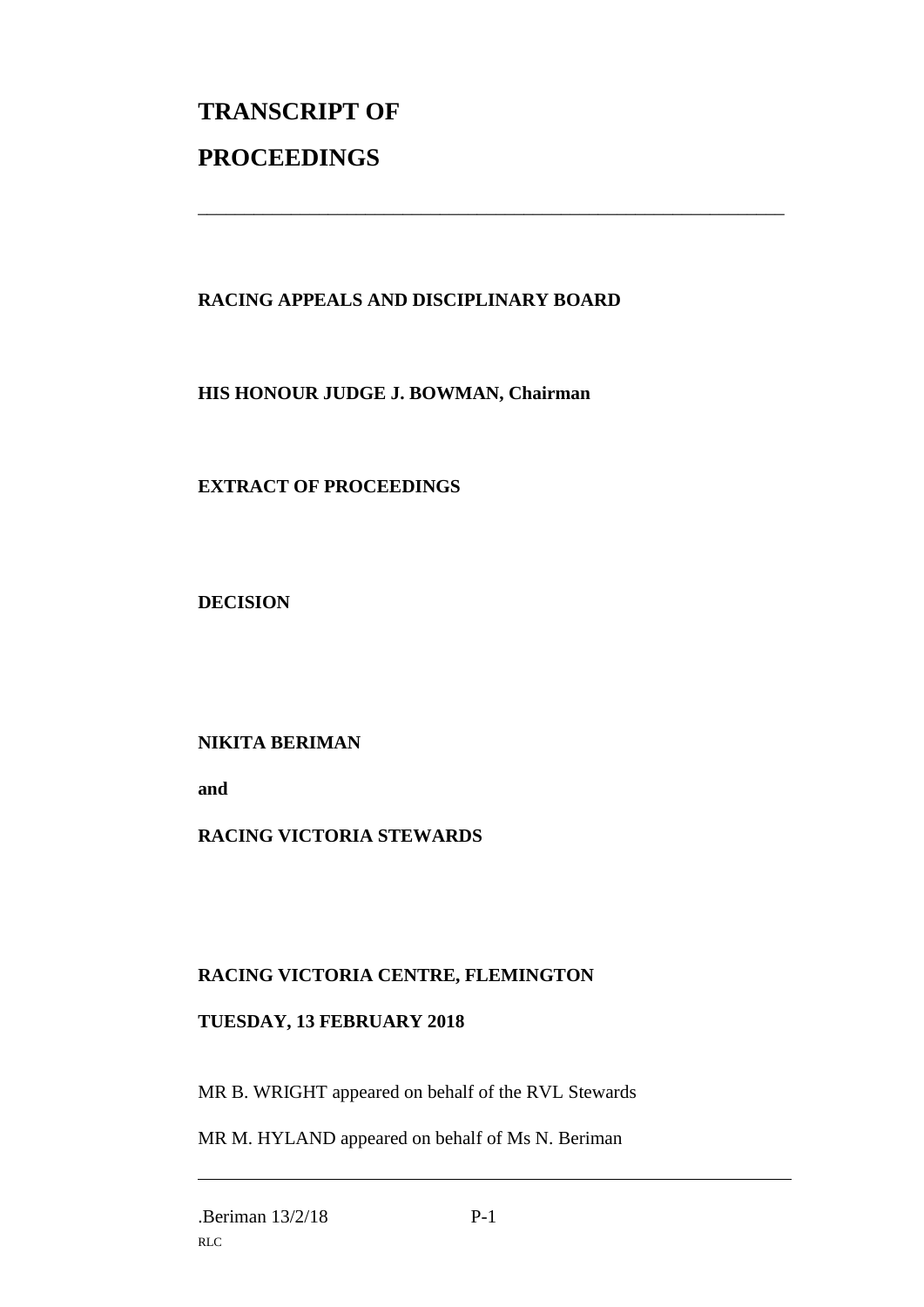CHAIRMAN: Ms Nikita Beriman is appealing against the severity of the penalty of \$400 imposed on her for a breach of AR 137(b), in that she failed to ride out her mount, Storm Boss, at the end of race 1 at Pakenham on 1 February 2018, particularly over the final stride. As stated, she has pleaded guilty to the charge but is appealing against penalty.

Storm Boss finished fifth and was beaten to fourth by approximately a short half-head. Mr Wright, on behalf of the Stewards, stated that the Stewards could not be satisfied that the failure to ride out cost Storm Boss fourth place, but emphasised the short margin. Mr Matt Hyland, on behalf of Ms Beriman, emphasised how close Ms Beriman was to the centre of the large finishing post at Pakenham when she ceased to ride vigorously. He also placed emphasis upon her very good record in relation to offences under this rule.

Whether or not anyone can be satisfied that the failure to ride out in fact cost Storm Boss fourth place, jockeys must ride their mounts out to and through the line. There is first-four betting; there is a difference in prizemoney from fourth to fifth, even if in this instance it would not have been great; owners and, in this instance, particularly punters, are entitled to be satisfied that all horses are ridden out fully to the line.

I have taken into account Ms Beriman's good record and her early plea of guilty. The fact remains that she failed to ride out her mount to and through the line and was beaten a short half-head for fourth.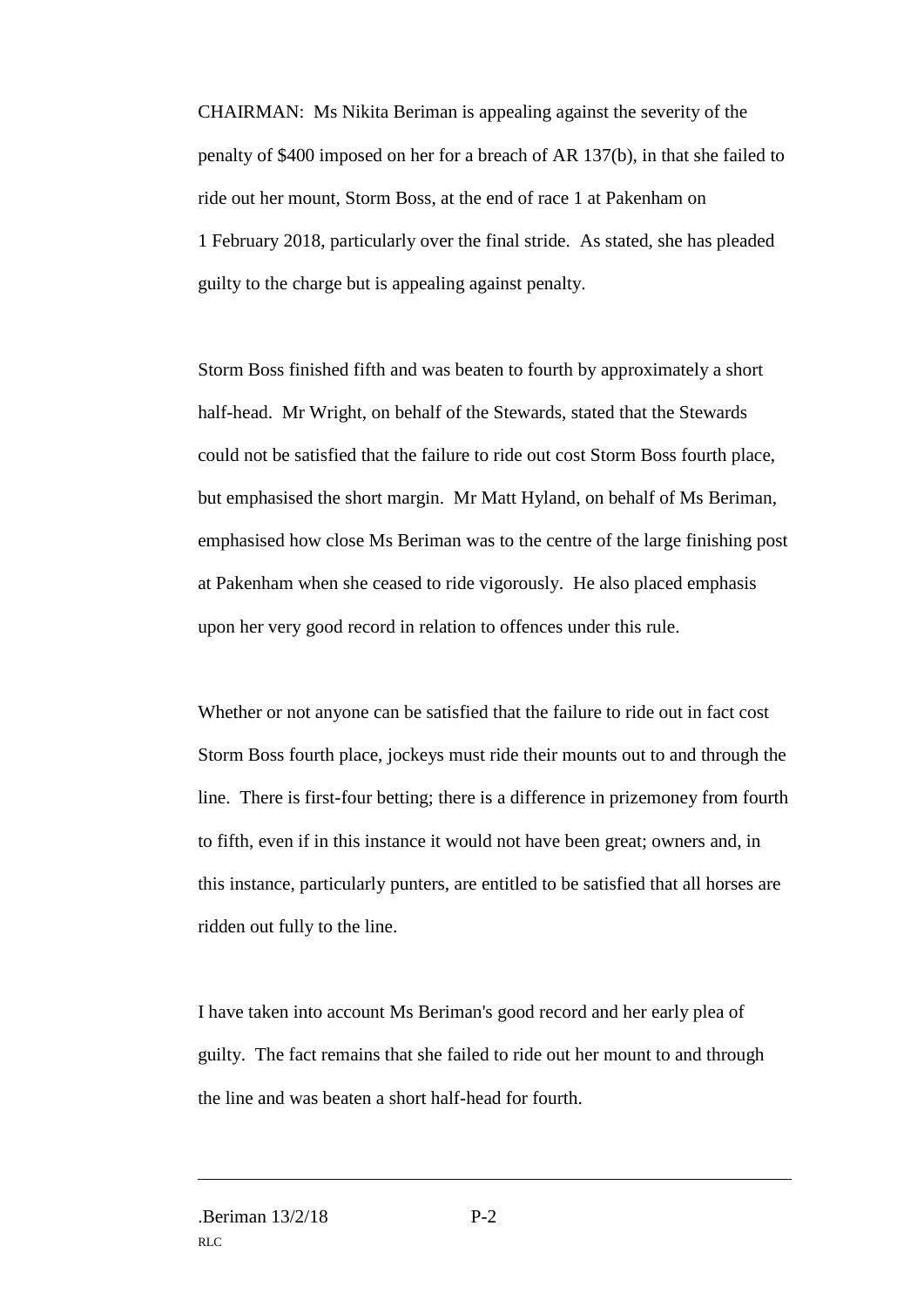I think a fine is warranted. Ideally, there should be some consistency in imposing penalties, although that is not always possible to obtain, particularly apparently in relation to this rule. But I note three recent penalties, all this year, in relation to failure to ride out very close to the post.

Lester Grace was charged at Yarra Valley on 10 February last for failing to ride his mount out over the final two strides; his horse ran fourth and he was fined \$300. Brooke Sweeney was similarly charged at Moe on 2 February last; she failed to ride her mount out over the last two strides. This may have affected the placings. She was fined \$400. Jordan Grob at Geelong on 11 January 2018 failed to ride his mount out over the final two strides. He finished third, but it did not affect the placings and he was fined \$300.

In the circumstances and given that there is no certainty that the placings would have been affected, I am of the view that the appeal against penalty should be upheld and, in the interests of consistency, the fine varied to \$300.

I would add this further observation: I agree with Mr Wright, on behalf of the Stewards, that there would appear to be a very noticeable upsurge in relation to breaches of this rule. It is an important rule and breaches of it have the potential to be poor for the image of racing and give rise to all sorts of complaints from punters, possibly including gossip and reflections on the honesty of racing. I am by no means saying that such reflections or gossip are warranted, but it is the importance of appearance and impression. I give due notice that whilst I have attempted to apply some consistency to the present